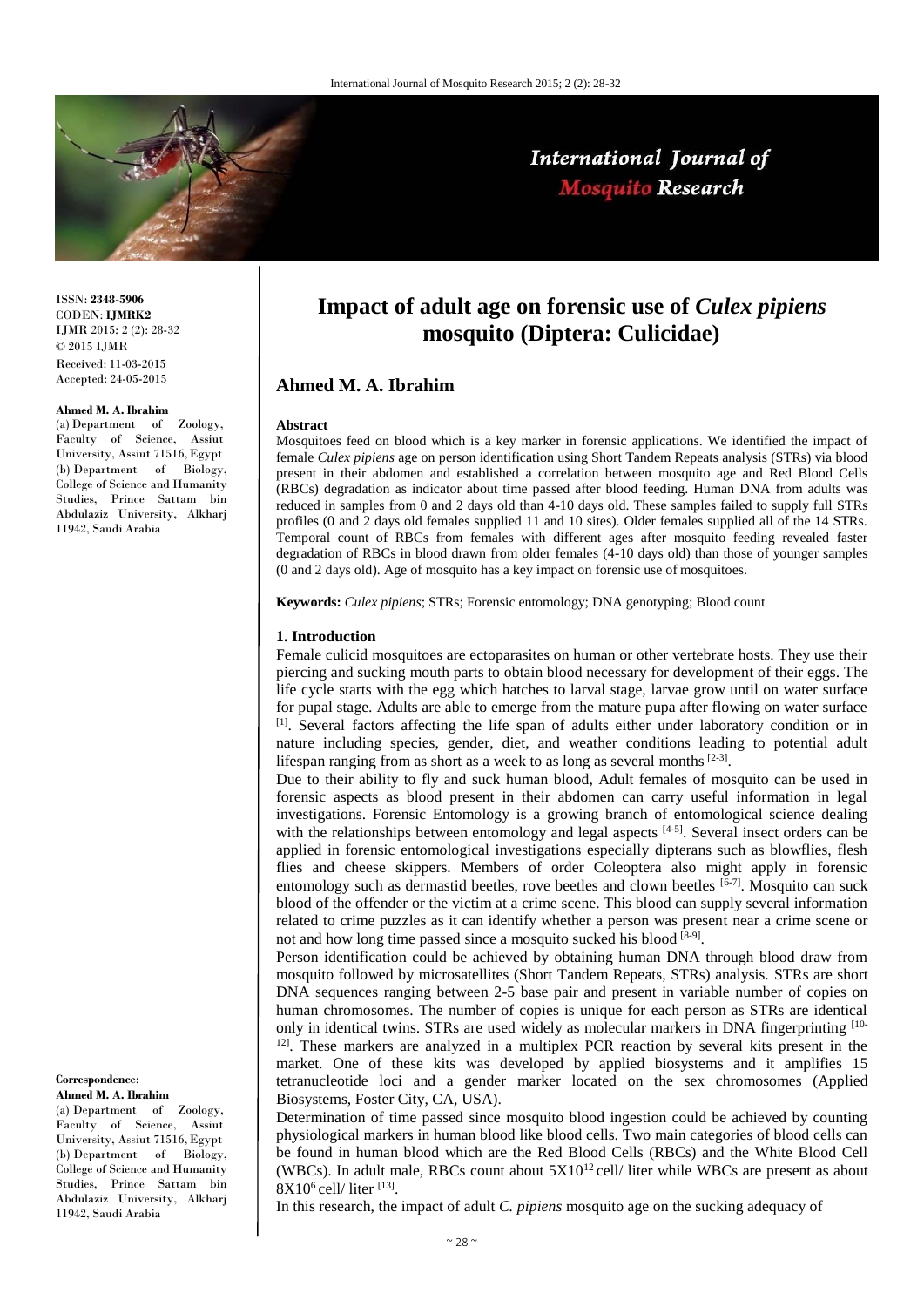human blood which is reflected here by amount of human DNA obtained from each single mosquito and the number of STRs amplified in each age. Furthermore, the effect of adult age on the digestion rate of blood is indicated by the temporal rate of degradation of RBCs at different time intervals after mosquito feeding on human blood.

## **2. Material and Methods**

## **2.1. Insect Culture and experimental design**

Adult *C. pipiens* mosquito were cultured in the laboratory under environmental condition with 10:14 h light: dark and culturing temperature of  $28\pm1$  °C according to a previously described method [14]. Briefly, mosquito eggs were deposited on water with green algal cover. Egg hatched into larva stage in water where larvae survived for approximately about 6 days during which they developed into pupae which in turn became adults within a couple of days. Adults fed on 10% sucrose solution during their life span which continued for about 10-14 days.

Adults starved for 12 h before experiment except for samples considered as (0 day) after emergence which was used in feeding experiments immediately after emergence. After feeding on human blood for 30 minutes through biting forearm of the donor, heads/thoraces were separated from abdomens and blood obtained from abdomens was used in blood cell count or DNA extraction for STRs determination. A total number of 180 females were used as experimental or control samples. After emergence from pupal stage, adults were kept in cages at 28±1 °C and used for blood feeding at different ages including 0, 2, 4, 6, 8, and 10 days after adult emergence. After blood ingestion, mosquitoes of different ages were divided into two sets; the first set which was cultured for 3 hours and used for human DNA extraction for STRs analysis while the second set was used for temporal count of RBCs in mosquito abdomens at 3, 6, 12, 24, 48 and 72h after blood feeding. For the first set, negative control samples consisted of females fed on sucrose while the positive control data was prepared from blood drawn directly from the donor. On the other hand, negative control samples of the second set consisted of females fed on sucrose solution for 30 minutes while positive control samples consisted of females fed on human blood and their RBCs count was performed immediately after feeding. All experiments were performed in 3 independent replicates. In all treatment human blood was drawn directly from donor, counted and tested statistically against 0h samples. Human based treatments were approved by Prince Sattam bin Abdulaziz University research ethics committee in accordance with the code of ethics of the world medical association.

## **2.2. DNA extraction and human DNA quantification**

All DNA extractions contained negative control to ensure absence of contamination in DNA preparation and a direct collection of donor blood as a positive control to analyze STRs profile of the donor. DNA was extracted from either mosquitoes fed on human blood or those fed on sucrose solution by the organic extraction method. Briefly, 500 µl of the digestion buffer (0.01 M Tris HCl, 0.05 M NaCl, 0.01 EDTA,  $2\%$  SDS; pH: 8) and 15 µl proteinase K (10 mg/ml) were added to the reaction tubes of both experimental and control samples and were incubated at 56 °C for 12 h. DNA was extracted using phenol chloroform extraction and followed by ethanol precipitation. DNA pellet was washed by 70% ethanol and resuspended in 20 µl sterilized water.

DNA was quantified using Real-Time PCR technology by Quantifiler human DNA quantification kit (Applied Biosystems, Foster, CA, USA) as described by manufacturer instructions. Standards of quantification were first prepared through diluting the stock solution of the kit to the following concentrations: 50, 16.7, 5.56, 1.85, 0.62, 0.21, 0.068, and 0.023 ng/ $\mu$ l. Reactions of quantification were prepared as 25  $\mu$ l containing (10.5  $\mu$ l primer mix, 12.5  $\mu$ l reaction mix and 2 µl of DNA sample or standard DNA sample) in 96 well plate and DNA quantity determination was performed by 7500 real time PCR system (Applied Biosystems, Foster, CA, USA).

## **2.3. Analysis of human STRs**

STRs were analyzed in 1 ng human DNA in 10 µl which was mixed with 15 µl of the reaction mixture containing (10 µl Identifiler reaction mixture and 5 µl primer set) and amplified using GeneAmp PCR 2720 thermal cycler (Applied Biosystems, Foster, CA, USA) for 28 cycles. STRs were analyzed using 3110 Genetic analyzer (Applied Biosystems) according to manufacturer instructions. Analysis of electropherograms was performed by GeneMapper Software.

## **2.4. RBCs count**

RBCs counts were performed immediately without delay after sample collection to eschew blood cells degradation due to freezing. RBCs were counted using manual hemocytometer (Superior, Germany) according to the instructions provided by manufacturer under light microscope (Somatco, Saudi Arabia). Selection of manual counting was made because the amount of obtained blood from each single mosquito is not enough to perform automated RBCs count using most of automatic machines present in the market. RBCs in 1 µl blood were counted in all treatments and positive control samples.

## **2.5. Data Analysis**

All assays were performed in 3 independent treatments. Data was shown as mean  $\pm$  standard deviation using Medcalc software (Ostend, Belgium). Analysis of data was performed by one way ANOVA using version 12 of Medcalc software (Ostend, Belgium).

## **3. Results and discussion**

In the present work, adult *C. pipiens* mosquitoes with ages ranging between 0 days and 10 days after emergence were used to study the impact of age on STRs analysis in human blood and digestion rate of RBCs by mosquito digestive tract. This age scale was selected based on our observation of female longevity of the species under investigation at a culturing temperature of 28±1 °C.

After blood ingestion, adults were cultured for 3 hours before DNA extraction. DNA was quantified using Quantifiler human DNA quantification kit using qRT-PCR technology. DNA extracted from adults at 0 day and 2 days after emergence showed statistical difference in concentration from those extracted from the remaining ages (4, 6, 8, and 10 days) (Table 1.). This was associated with clear observation of little blood in female abdomen. In general, feeding success in *Aedes aegypti* mosquito increases with age [15]. In the first 3 days after adult emergence, females of mosquitoes cannot feed efficiently on human blood and even their gut has immature cells to digest it  $[16-17]$ . This explains the reason of having little DNA in samples drawn from the first two days after adult emergence when compared to other samples with older ages.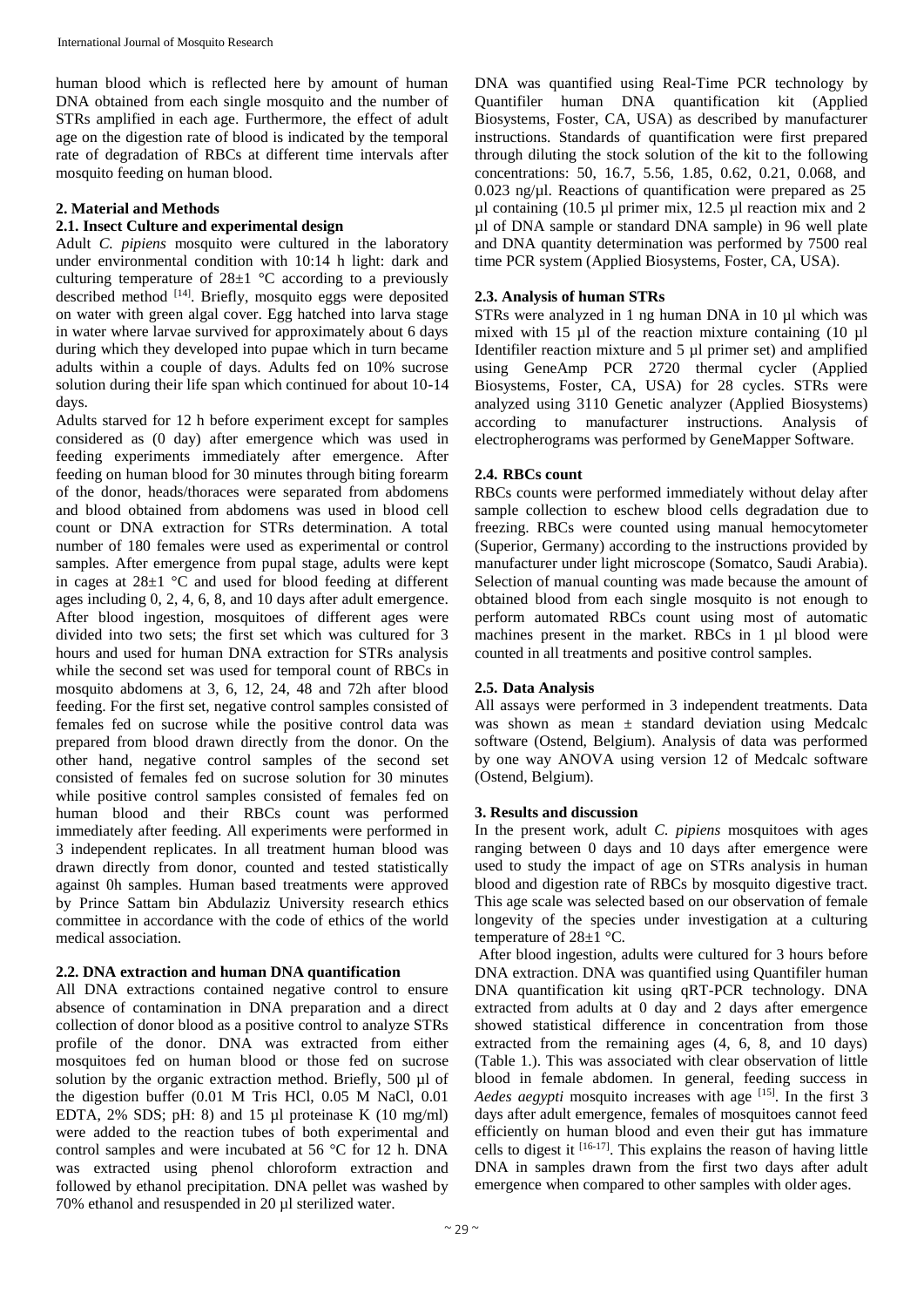| Table 1: Concentration of human DNA collected from mosquito-fed human blood. Adult mosquitoes were cultured after emergence at 28± °C.     |
|--------------------------------------------------------------------------------------------------------------------------------------------|
| Data in the table represents mean±standard deviation. Letters above means represent statistical differences among means at type error 0.05 |
| (ANOVA).                                                                                                                                   |

| <b>Sample</b>                               | <b>Adult age (days)</b>       |                          |                  |                  |                  |                  |  |  |  |
|---------------------------------------------|-------------------------------|--------------------------|------------------|------------------|------------------|------------------|--|--|--|
|                                             |                               |                          |                  |                  |                  | 10               |  |  |  |
| <b>DNA</b><br>concentration<br>$(ng/\mu l)$ | $0.29^{\text{a}}\text{+}0.23$ | $0.27^{\text{a}}\pm0.19$ | $1.51b \pm 0.21$ | $1.17b \pm 0.52$ | $0.92b \pm 0.19$ | $1.25b \pm 0.61$ |  |  |  |

STRs analysis revealed that at the same time points (0 day and 2 days adult age), 4 STRs sites (D7S820, CSF1PO, D13S317 and D18S51) were missed in amplification reaction of 0 day age adult and in addition to these sites the VGA site was missed at 2 days age adult samples (Table 2.) and this indicates that newly emerged adults sucks less blood than older females, giving rise to lower DNA extracts (Table 1.) and reduced ability to analyze STRs (Table. 2). STRs analysis in human blood drawn from mosquitoes was used previously

in several studies [8], (Ibrahim *et al*., unpublished data). In these studies, several variables were used to study the effect of time after blood feeding, culturing temperature and type of mosquito on DNA integrity for STRs analysis. In Sicily, human DNA extracted from a mosquito source helped in solving a legal case of a dead person on the beach [18]. Interestingly, impact of adult age on its ability to suck enough blood for STRs analysis was not checked. Therefore we tested this variable in our running work.

**Table 2:** Impact of adult *Culex pipiens* mosquito age on STRs analysis from human blood drawn from females.

| <b>STR Site</b>  | Adult age (days) |                          |         |                  |         |         |  |
|------------------|------------------|--------------------------|---------|------------------|---------|---------|--|
|                  | $\mathbf{0}$     | $\mathbf{2}$             | 4       | 6                | 8       | 10      |  |
| D8S1179          | 12               | 12                       | 12      | 12               | 12      | 12      |  |
| D21S11           | 30,31.2          | 30,31.2                  | 30,31.2 | 30,31.2          | 30,31.2 | 30,31.2 |  |
| D7S820           |                  |                          | 8,9     | 8,9              | 8,9     | 8,9     |  |
| CSF1PO           |                  |                          | 9       | 9                | 9       | 9       |  |
| D3S1358          | 16               | 16                       | 16      | 16               | 16      | 16      |  |
| TH <sub>01</sub> | 6,9              | 6,9                      | 6,9     | 6,9              | 6,9     | 6,9     |  |
| D13S317          |                  | Ξ.                       | 9,12    | 9,12             | 9,12    | 9,12    |  |
| D16S539          | 12,13            | 12,13                    | 12,13   | 12,13            | 12,13   | 12,13   |  |
| D2S1338          | 16,19            | 16,19                    | 16,19   | 16,19            | 16,19   | 16,19   |  |
| D19S433          | 13               | 13                       | 13      | 13               | 13      | 13      |  |
| <b>VWA</b>       | 16               | 16                       | 16      | 16               | 16      | 16      |  |
| <b>TPOX</b>      | 6,10             | 6,10                     | 6,10    | 6,10             | 6,10    | 6,10    |  |
| D18S51           |                  | $\overline{\phantom{0}}$ | 17      | 17               | 17      | 17      |  |
| Amelogenin       | $\overline{X,Y}$ | $\overline{X,Y}$         | X,Y     | $\overline{X,Y}$ | X, Y    | X,Y     |  |
| D5S818           | 9,12             | 9,12                     | 9,12    | 9,12             | 9,12    | 9,12    |  |
| <b>FGA</b>       | 20,25            |                          | 20,25   | 20,25            | 20,25   | 20,25   |  |

Characterization of DNA in mosquito gut is one of the most powerful research tools to help investigators in solving crime puzzles using both DNA dot blot or PCR based technology [19-26] however, analysis of human STRs in insects is not only restricted to adult mosquitoes but also it extends to other developmental stages where STRs can be analyzed in the gut content of larvae feeding on decomposing bodies through total DNA extractions [27-28].

Degradation rate of blood cells varied among different ages of adult *C. pipiens* (Fig. 1). At 0 day and 2 days old females, blood started clear reduction in RBCs count at 24 and 12 hours after mosquito feeding respectively. This reduction continued at 48 and 72 hours after feeding (Fig 1. A, B). On the other hand, the remaining ages of females (4 days and more started significant reduction in RBCs count as early as 6 hours after mosquito feeding (Fig 1. C, D, E, and F) which clearly indicate that after 4 days from adult emergence the digestive system of *C. pipens* is functioning better than the younger

ages.

Blood count can be useful in determination of time passed after a person was present near a crime scene via comparing number of blood cells to the reference control in order to establish a direct correlation between time passed after mosquito feeding on human blood and number of blood cells present in the digestive tract of the mosquito <sup>[9]</sup>. However, in the running work the impact of adult age on the degradation rate of red blood cells was addressed to supply useful information regarding which age of females would be better for forensic application in temporal determination experiments. Based on results indicated here, it is clear that older ages (4 days and more) adults have a higher rate of RBCs degradation than younger age and this is possibly due to full development of their digestive system at this age.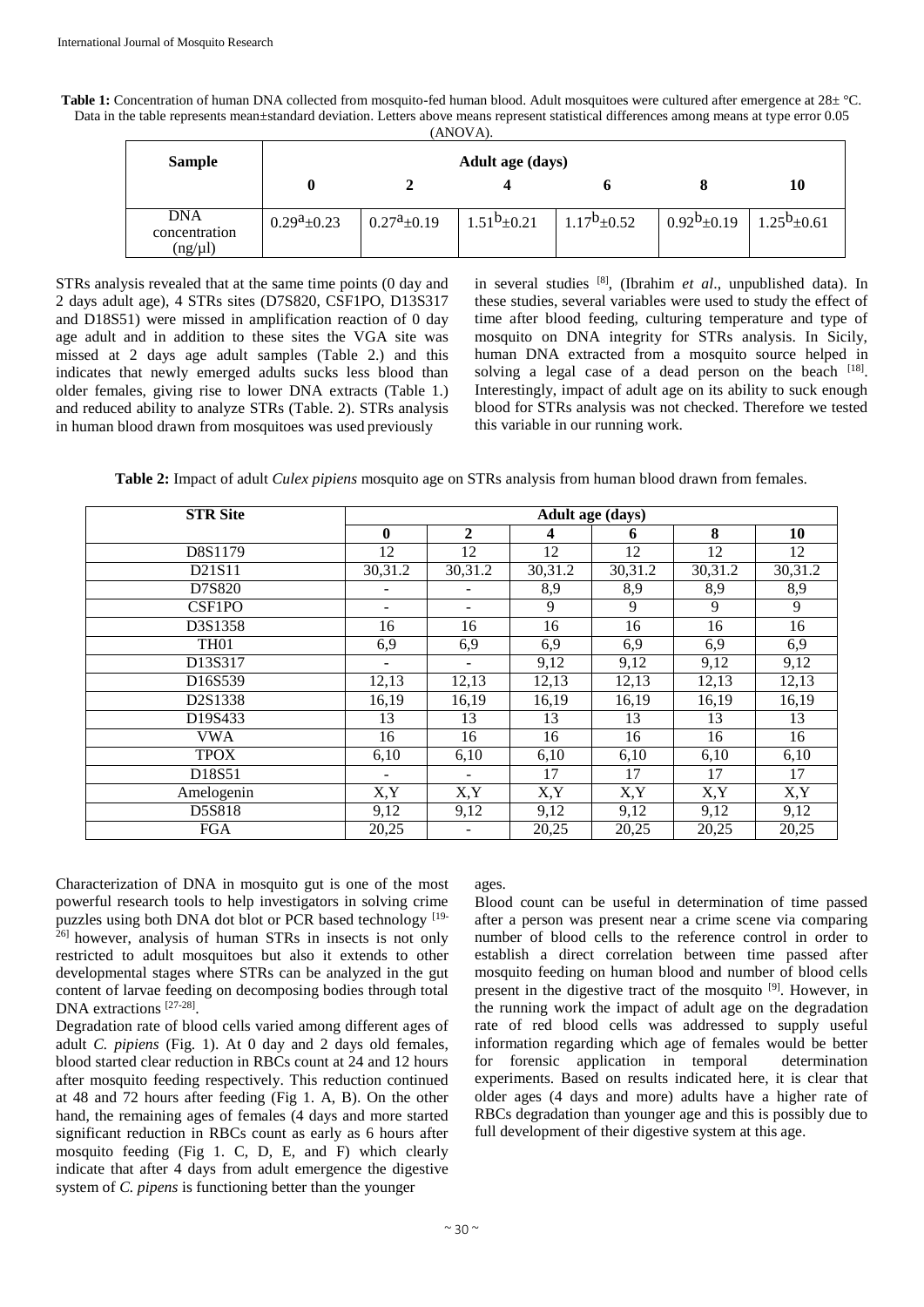

**Fig 1:** Effect of adult female *Culex* age on temporal pattern of degradation of RBCs in human blood drawn from mosquito with adult age (A) Zero days after adult emergence, (B) 2 days, (C) 4 days, (D) 6 days, (E) 8 days, (F) 10 days. After blood feeding for 30 minutes, mosquitoes were cultured in 28±1 °C and RBCs were counted at 0 (immediate count), 3, 6, 12, 24, 48 and 72 hour after blood ingestion. Error bars represent standard deviations of three measurements. Different letters above error bars represent significant difference among means at type error  $= 0.05$  (ANOVA).

Application of mosquitoes in forensic Science is a promising field in forensic entomology due to the ability of females to pierce human skin and suck blood which might happen before or after a crime or in legal-related situations. Blood source might come from either the victim or the offender so these insects can be considered as a link between the suspect and crime scene or the sufferer and crime scene. This blood can be used for STRs analysis up to several days after ingestion [8] or it may be help through blood parameters determination in timing information. Interestingly, mosquitoes tend to stay after blood meal in the same place for few hours and they prefer the same host for another blood meal  $[29-30]$ . This phenomenon increases the specificity of mosquito toward a single blood source and reduces the probability of different source blood

contamination while processing samples.

#### **4. Conclusion**

The main goal of the present study was to determine mosquito age impact on the potency of STRs analysis of DNA samples isolated from human blood sucked by *C. pipens* after ingestion human blood for 30 minutes and culturing for 3, 6, 12, 24, 48, 72h. It also supported the possible use of *C. pipen* in timingrelated forensic applications.

#### **5. Acknowledgement**

This work did not receive financial support from external source